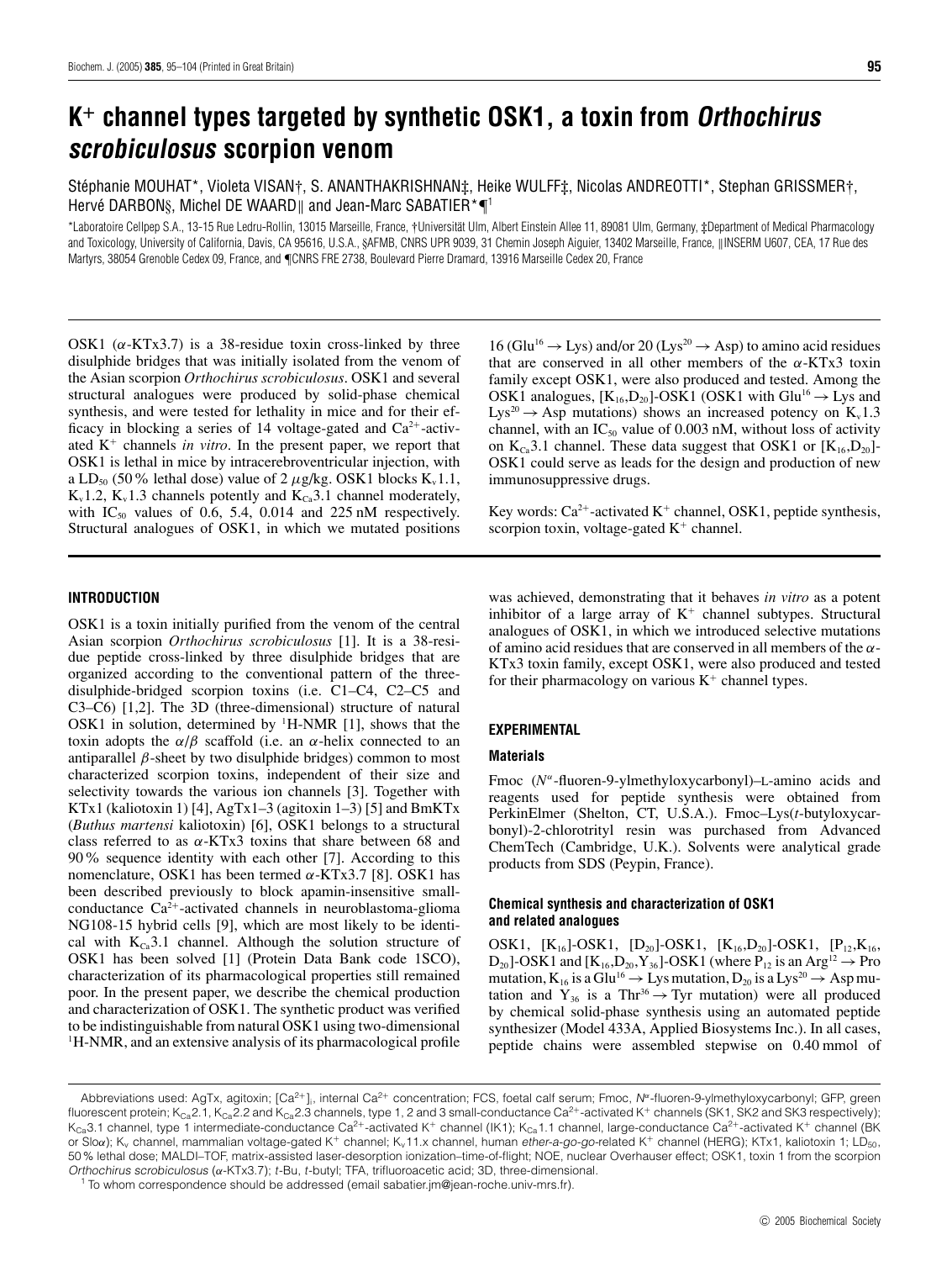Fmoc–Lys(*t*-butyloxycarbonyl)-2-chlorotrityl resin (1% crosslinked; 0.69 mmol of amino group/g) using 1 mmol of Fmoc– L-amino acid derivatives [10]. The side-chain-protecting groups used for trifunctional residues were: Trt (trityl) for cysteine, asparagine, histidine and glutamine; *t-*Bu (*t-*butyl) for serine, threonine, tyrosine, aspartate and glutamate; Pmc (pentamethylchroman) for arginine; and Boc (*t*-butyloxycarbonyl) for lysine. N<sup>α</sup>-amino groups were deprotected by successively treating with 18 and 20% (v/v) piperidine/*N*-methylpyrrolidone for 3 and 8 min respectively. After three washes with *N*-methylpyrrolidone, the Fmoc–amino acid derivatives were coupled (20 min) as their hydroxybenzotriazole-active esters in *N*-methylpyrrolidone (2.5-fold excess). After complete assembly of the peptides, and removal of their N-terminal Fmoc groups, the peptide resins (approx. 2.4 g) were treated under stirring for 2.5 h at 25 *◦* C with mixtures of TFA (trifluoroacetic acid)/water/thioanisole/ethanedithiol (88:5:5:2, by vol.) in the presence of crystalline phenol (2.25 g) in final volumes of 30 ml/g of peptide resins. The peptide mixtures were filtered, precipitated and washed twice with cold diethyl oxide. The crude peptides were pelleted by centrifugation (3000 *g* for 10 min). The crude peptides were then dissolved in water and freeze-dried. Reduced peptides were solubilized (approx. 0.8 mM) in 0.2 M Tris/HCl buffer, pH 8.3, for oxidative folding (40–140 h, depending on the analogue, 22 °C). All peptides were purified to homogeneity by reversed-phase HPLC (PerkinElmer;  $C_{18}$  Aquapore ODS 20  $\mu$ m, 250 mm × 10 mm) by means of a 60-min linear gradient of 0.08% (v/v) TFA/0– 35% acetonitrile in 0.1% (v/v) TFA/water at a flow rate of 6 ml/min ( $\lambda = 230$  nm). The purity and identity of the peptides were assessed by: (i) analytical  $C_{18}$  reversed-phase HPLC (Merck;  $C_{18}$  Lichrospher 5  $\mu$ m, 4 mm × 200 mm) using a 60-min linear gradient of 0.08% (v/v) TFA/0–60% acetonitrile in 0.1% (v/v) TFA/water at a flow rate of 1 ml/min; (ii) Edman sequencing; and (iii) molecular mass determination by MALDI–TOF (matrixassisted laser-desorption ionization–time-of-flight) MS.

# **Conformational analyses of OSK1 by two-dimensional 1H-NMR and of its analogues by one-dimensional 1H-NMR**

Peptides were dissolved in a mixture of  $H_2O/H_2O$  (9:1, v/v) at final concentrations of  $10^{-3}$  M (OSK1) or 50  $\mu$ M (OSK1 analogues). All <sup>1</sup>H-NMR measurements were obtained on a Bruker DRX 500 spectrometer equipped with an HCN probe, and selfshielded triple-axis gradients were used. The experiments were performed at 300 K.

#### **Neurotoxicity of the peptides in mice**

OSK1 and its analogues were tested *in vivo* for toxicity by determining the  $LD_{50}$  (50% lethal dose) after intracerebroventricular injection into 20 g C57/BL6 mice (approved by the French ethics committee; animal testing agreement number 006573 delivered by the National Department 'Santé et Protection Animales, Ministère de l'Agriculture et de la Pêche'). Groups of four to six mice per dose were injected with 5  $\mu$ l of peptide solution containing 0.1 % (w/v) BSA and 0.9% (w/v) NaCl.

## **Cells**

L929 and MEL (murine erythroleukaemia) cells stably expressing mouse  $K_v 1.3$  (m $K_v 1.3$ ), human  $K_v 1.5$  (h $K_v 1.5$ ) and mouse  $K_v 3.1$  $(mK<sub>v</sub>3.1)$  channels, and COS-7 cells were maintained in DMEM (Dulbecco's modified Eagle's medium) with Earle's salts (Gibco, Paisley, U.K.) and 10% (v/v) heat-inactivated FCS (foetal calf serum) (PAA Laboratories, Pasching, Austria) as described previously [11]. The tsA cell line expressing human  $K_{Ca}3.1$ 

 $(hK_{\text{Ca}}3.1)$  channels was a gift from Dr Daniel Devor (University of Pittsburgh, Pittsburgh, PA, U.S.A.) and was maintained in MEM (minimal essential medium) with Earle's salts supplemented with Glutamax-I (Gibco), 10% heat-inactivated FCS and 200  $\mu$ g/ml geneticin (G418). Cells were kept at 37 *◦*C in a humidified incubator containing 5% (for the L929 cell line expressing  $mK_v3.1$  channel) or 10%  $CO<sub>2</sub>$  (for the other cell lines).

LTK− cells (lacking leucocyte tyrosine kinase) expressing human  $K_v1.4$  (h $K_v1.4$ ) channel were obtained from Professor Michael Tamkun (Colorado State University, Fort Collins, CO, U.S.A.), CHL (Chinese-hamster lung) cells expressing mouse  $K_v1.7$  (m $K_v1.7$ ) channel were from Vertex Pharmaceuticals (San Diego, CA, U.S.A.), HEK-293 (human embryonic kidney) cells expressing human  $K_{Ca}1.1$  (hBK or hSlo $\alpha$ ) channel were from Dr Andrew Tinker (Centre for Clinical Pharmacology, University College London, London, U.K.), HEK-293 cells expressing Kv11.x [HERG (human *ether-a-go-go*-related gene)] channel were from Professor Craig T. January (Department of Medicine, University of Wisconsin, Madison, WI, U.S.A.), and HEK-293 cells expressing human  $K_{Ca}$ 2.1 (h $K_{Ca}$ 2.1) and rat  $K_{Ca}$ 2.2 (r $K_{Ca}$ 2.2) channels were from Dr Khaled Houamed (University of Chicago, Chicago, IL, U.S.A.).

## **Transfection**

The GFP (green fluorescent protein)-IRES vector (Invitrogen, Heidelberg, Germany) containing the coding sequence of mouse  $K_v1.1$  (m $K_v1.1$ ) channel was transfected into COS-7 cells, while the pcDNA3/Hygro vectors (Invitrogen) containing the coding sequence of human  $K_v1.2$  (h $K_v1.2$ ) channel or human  $K_{Ca}2.3$  $(hK<sub>Ca</sub>2.3)$  channel, were co-transfected together with a GFP construct. Currents were measured 1–3 days after transfection. In all cases, FuGene6 Transfection Reagent (Roche, Mannheim, Germany) was used for transfection, according to the recommended protocol.

### **Electrophysiological recordings**

All experiments were carried out at room temperature (22– 25 <sup>°</sup>C) using the whole-cell recording mode of the patch-clamp technique [12,13]. Cells were bathed with mammalian Ringer's solution containing 160 mM NaCl, 4.5 mM KCl,  $2 \text{ mM }$  CaCl<sub>2</sub>,  $1 \text{ mM } MgCl<sub>2</sub>$  and  $10 \text{ mM } Hepes$ , pH 7.4 (with NaOH), with an osmolarity of 290–320 mOsm. When OSK1 peptides were applied,  $0.1\%$  (w/v) BSA was added to the Ringer's solution. A simple syringe-driven perfusion system was used to exchange the bath solution in the recording chamber. The internal pipette solution used for measuring voltage-gated  $K^+$  currents contained 155 mM KF,  $2 \text{ mM } MgCl_2$ ,  $10 \text{ mM } EGTA$  and  $10 \text{ mM } Hepes$ , pH 7.2 (with KOH), with an osmolarity of 290–320 mOsm. For measuring K<sup>+</sup> currents through  $K_{Ca}$ 3.1 and  $K_{Ca}$ 2.1–2.3 channels, an internal pipette solution containing 135 mM potassium aspartate,  $8.7 \text{ mM }$  CaCl<sub>2</sub>,  $2 \text{ mM }$  MgCl<sub>2</sub>,  $10 \text{ mM }$  EGTA and 10 mM Hepes, pH 7.2 (with KOH), with an osmolarity of 290– 320 mOsm {free  $\lbrack Ca^{2+} \rbrack$  (internal calcium concentration) =  $10^{-6}$  M}, was used. Currents through mK<sub>v</sub>1.1, hK<sub>v</sub>1.2, hK<sub>v</sub>1.4,  $h_{\text{W}}1.5$ , mK<sub>v</sub>1.7 and mK<sub>v</sub>3.1 channels were elicited with depolarizing voltage steps from  $-80$  mV to  $+40$  mV, for 200 ms applied every 10 s. For recordings from  $mK_v1.3$  channel, the same pulse step was applied every 30 s. Currents through  $hK_{Ca}3.1$ ,  $hK_{Ca}$ 2.1, r $K_{Ca}$ 2.2,  $hK_{Ca}$ 2.3 and  $hK_{Ca}$ 1.1 (hBK or hSlo $\alpha$ ) channels were elicited by 1  $\mu$ M [Ca<sup>2+</sup>]<sub>i</sub>. For SK and K<sub>Ca</sub>3.1 channels, a voltage-ramp from  $-120$  mV to  $0$  (K<sub>Ca</sub>3.1) or  $+40$  mV of 400 or 200 ms duration was used, while  $K_{Ca}1.1$  currents were recorded with a voltage-ramp from  $-100$  to  $+100$  mV (200 ms) applied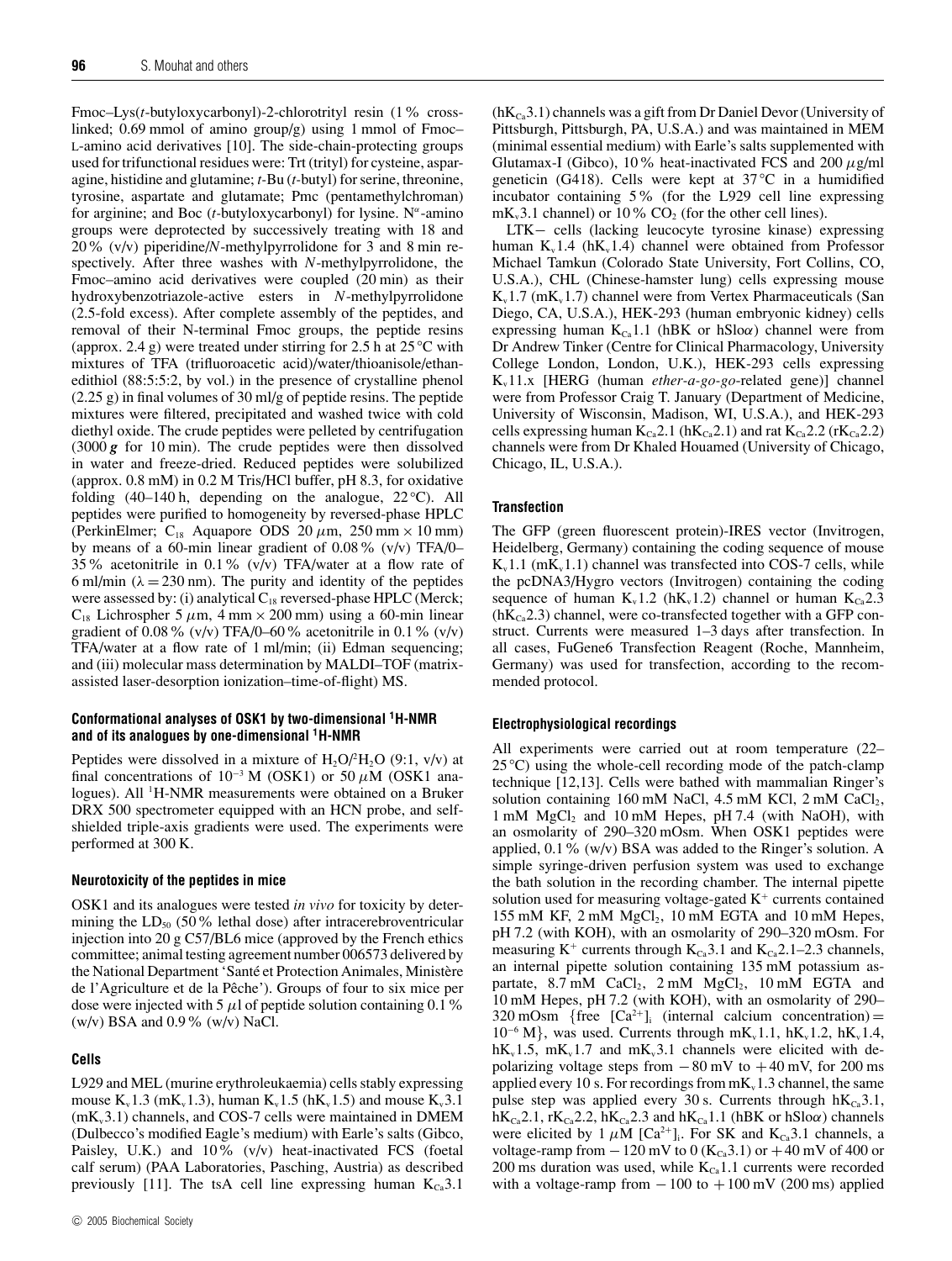| a                                            |                                  |                  |                                         | Identity |  |
|----------------------------------------------|----------------------------------|------------------|-----------------------------------------|----------|--|
|                                              | $\alpha$ -KTx3.1                 | <b>KTx</b>       | GVEINVKCSGSPOCLKPCKDAGMRFGKCMNRKCHCTPK* | 81.6%    |  |
|                                              | $\alpha$ -KTx3.2                 | AgTx2            | GVPINVSCTGSPOCIKPCKDAGMRFGKCMNRKCHCTPK  | 76.3%    |  |
|                                              | $\alpha$ -KTx3.3                 | AgTx3            | GVPINVPCTGSPOCIKPCKDAGMRFGKCMNRKCHCTPK  | 76.3%    |  |
|                                              | $\alpha$ -KTx3.4                 | AgTx1            | GVPINVKCTGSPOCLKPCKDAGMRFGKCINGKCHCTPK  | 81.6%    |  |
|                                              | $\alpha$ -KTx3.5                 | KTx2             | VRIPVSCKHSGOCLKPCKDAGMRFGKCMNGKCDCTPK   | 76.3%    |  |
|                                              | $\alpha$ -KTx3.6                 | <b>BmKTx</b>     | VGINVKCKHSGOCLKPCKDAGMRFGKCINGKCDCTPK*  | 78.9%    |  |
|                                              | $\bullet$ $\alpha$ -KTx3.7       | OSK <sub>1</sub> | GVIINVKCKISROCLEPCKKAGMRFGKCMNGKCHCTPK  | 100%     |  |
|                                              | $\alpha$ -KTx3.8                 | Bs6              | GVPINVKCRGSPOCIOPCRDAGMRFGKCMNGKCHCTPO  | 76.3%    |  |
|                                              | $\alpha$ -KTx3.9                 | KTx3             | VGIPVSCKHSGOCIKPCKDAGMRFGKCMNRKCDCTPK   | 68.4%    |  |
|                                              |                                  |                  | 5<br>6<br>2<br>3<br>4                   |          |  |
|                                              |                                  |                  |                                         |          |  |
|                                              |                                  | OSK <sub>1</sub> | GVIINVKCKISROCLEPCKKAGMRFGKCMNGKCHCTPK  |          |  |
|                                              |                                  | $[K_{16}]$ -OSK1 | GVIINVKCKISROCLKPCKKAGMRFGKCMNGKCHCTPK  |          |  |
| $[D_{20}]$ -OSK1<br>$[K_{16}, D_{20}]$ -OSK1 |                                  |                  | GVIINVKCKISROCLEPCKDAGMRFGKCMNGKCHCTPK  |          |  |
|                                              |                                  |                  | GVIINVKCKISROCLKPCKDAGMRFGKCMNGKCHCTPK  |          |  |
|                                              | $[P_{12}, K_{16}, D_{20}]$ -OSK1 |                  | GVIINVKCKISPOCLKPCKDAGMRFGKCMNGKCHCTPK  |          |  |
|                                              | $[K_{16}, D_{20}, Y_{36}]$ -OSK1 |                  | GVIINVKCKISROCLKPCKDAGMRFGKCMNGKCHCYPK  |          |  |
|                                              |                                  |                  | 12<br>20<br>36<br>16                    |          |  |

**Figure 1 Amino acid sequence (one-letter code) of OSK1 and comparison with those of other toxins belonging to the** *α***-KTx3 structural family**

(a) The amino acid sequences of scorpion toxins were aligned according to the positions of their half-cystine residues, numbered 1–6. The positions of half-cystine residues are highlighted in grey boxes. The asterisk indicates a C-terminal carboxylamidated extremity. Amino acid sequence identities (%) with OSK1 are indicated on the right. The position of OSK1 is indicated by an arrow. Basic and acidic residues are shown in bold and underlined italics, respectively. (b) Amino acid sequences of OSK1 and its chemically produced analogues. Mutated residues are shown in bold and numbered. The 3D solution structure of OSK1 can be found in the Protein Data Bank (code 1SCO) [1].

every 10 s. Electrodes were pulled from glass capillaries (Science Products, Hofheim, Germany) in three stages, and fire-polished to resistances measured in the bath of  $2.5-5 \text{ M}\Omega$ . Membrane currents were measured with an EPC-9 or EPC-10 patch-clamp amplifier (HEKA Elektronik, Lambrecht, Germany) interfaced to a Macintosh or PC running acquisition and analysis software (Pulse and PulseFit). When voltage-dependent  $K^+$  currents were measured, the capacitive and leak currents were subtracted using the P/10 procedure. Series resistance compensation ( $>80\%$ ) was employed if the current exceeded 2 nA. The holding potential in all experiments was −80 mV. Data analyses were performed with IgorPro (WaveMetrics, Lake Oswego, OR, U.S.A.), and  $K_d$  values were deduced by fitting a modified Hill equation to the data  ${X_{\text{toxin}}/X_{\text{control}} = 1/[1 + ([\text{toxin}]/K_d)]}$ , where X is the peak current (for  $K_v$  channels), or the slope of the ramp current, i.e. the conductance, measured between  $-100$  and  $-60$  mV (for hK<sub>Ca</sub>3.1) and  $hK_{Ca}2.3$  channels) to the normalized data points obtained at more than four different peptide concentrations. This fit indicates that one peptide molecule is sufficient to block the current through the channel. The S.D.s obtained by this fitting routine reflect the uncertainty of the fit.

## **RESULTS**

#### **Synthesis of OSK1 and its analogues**

An alignment of OSK1 and other members of the  $\alpha$ -KTx3 family based on the relative positioning of the half-cystine residues is shown in Figure 1(a). OSK1 displays some interesting structural differences among  $\alpha$ -KTx3 toxins. Instead of the basic lysine residue present in all other members of this family, except Bs6, OSK1 possesses an acidic glutamate residue in position 16. In position 20, where all other toxins contain an acidic aspartate residue, OSK1 has a basic lysine residue. Another distinguishing feature of OSK1 is the presence of a basic arginine residue at position 12 instead of an uncharged proline or glycine residue in all other α-KTx3 toxins. Also, similar to all other α-KTx3 toxins, OSK1 exhibits a threonine residue at position 36, where most other several toxin families ( $\alpha$ -KTx1,  $\alpha$ -KTx2,  $\alpha$ -KTx4,  $\alpha$ -KTx6 and  $\alpha$ -KTx12) display a tyrosine residue. Since the latter residue has often been involved in  $K^+$  channel interaction as part of toxin 'functional' dyads  $[2]$ , we therefore expected that  $Thr^{36}$  would influence the pharmacology of OSK1 towards  $K^+$  channels. Accordingly, we produced OSK1 chemically and a series of OSK1 analogues to assess the importance of the specific OSK1 residues Arg<sup>12</sup>, Glu<sup>16</sup>, Lys<sup>20</sup> and Thr<sup>36</sup> (Figure 1b). All peptides were prepared by solid-phase synthesis using the stepwise Fmoc/*t*-Bu chemistry as described in [14]. In all cases, the amounts of target peptides linked to their resins illustrate yields of peptide assemblies ranging from 70% to 80%. Accordingly, crude reduced peptides, obtained after TFA treatment, were found to be relatively homogeneous, as shown for OSK1 synthesis (Figure 2a). The peptides were folded/oxidized under alkaline conditions for 40–120 h (depending on the nature of the molecule), yielding the crude oxidized peptides (see Figure 2b for OSK1). The main oxidized species were purified to  $> 99\%$  homogeneity by preparative  $C_{18}$ reversed-phase HPLC (Figure 2c for OSK1 is shown as an example). The mass spectrometric analyses of the peptides using the MALDI–TOF technique gave experimental molecular masses that are similar to or identical with the deduced molecular masses (Figure 2d). The yield of each peptide synthesis was approx. 1–3%. In the case of OSK1, a complete Edman sequencing was also performed to validate its primary structure (results not shown) and check for the presence of standard half-cystine pairings of the type C1–C4, C2–C5 and C3–C6, common to three-disulphide-bridged toxins structured according to an  $\alpha/\beta$  scaffold [1,15].

## **Structural analysis of OSK1 and its analogues by 1H-NMR**

The two-dimensional <sup>1</sup>H-NMR spectrum of synthetic OSK1 is consistent with a peptide folding according to an  $\alpha/\beta$  scaffold, with evidence for  $\alpha$ -helical and  $\beta$ -sheet structures (Figure 3a). These experimental data are consistent with the 3D solution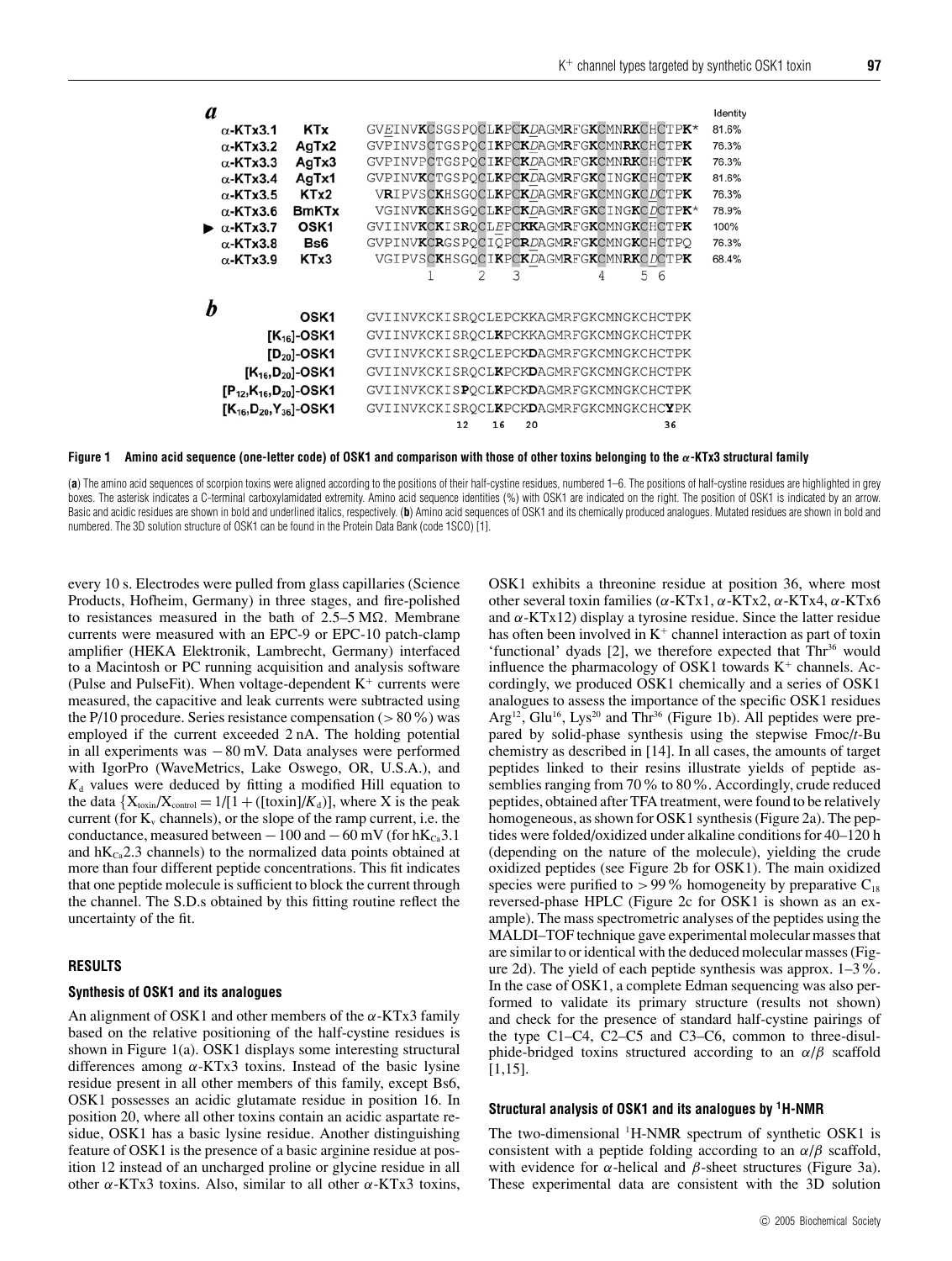

**Figure 2 Synthesis and characterization of OSK1 and its analogues**

(a) Analytical C<sub>18</sub> reversed-phase HPLC elution profile of crude reduced OSK1. Note the presence of non-peptide chemical scavengers in the elution profile (elution times approx. 15 min) that later 'disappeared' during oxidative folding, presumably by sticking to the plastic support. (**b**) Elution profile of crude folded/oxidized OSK1 after 72 h oxidation time. (**c**) Elution profile of folded/oxidized OSK1 after purification. (d) Deduced and experimental relative molecular masses  $(M + H)^+$  of synthetic OSK1 and analogues.

structure of the natural OSK1 solved by <sup>1</sup>H-NMR [1]. We also used one-dimensional <sup>1</sup>H-NMR to verify that the mutations introduced in the OSK1 analogues did not alter folding according to the  $\alpha/\beta$  scaffold (Figure 3b). Indeed, similar overall distributions of the resonance frequencies of the different peptides indicate that they adopt closely related conformations.

## **Lethal activity of OSK1 and its analogues in mice**

We determined  $LD_{50}$  values for the synthetic peptides by injecting them intracerebroventricular into mice (Table 1). All peptides proved to be lethal in mice with symptoms (tremors, convulsions and spasmic paralysis) resembling those induced by inoculation of  $K^+$  channel toxin blockers (S. Mouhat and J.-M. Sabatier, unpublished work). The order of *in vivo* toxicity was  $OSK1 > [K_{16}, D_{20}]$ -OSK1 > [K<sub>16</sub>]-OSK1 > [D<sub>20</sub>]-OSK1 >  $[P_{12},K_{16},D_{20}]-OSK1>[K_{16},D_{20},Y_{36}]-OSK1$ . The greatest difference observed in  $LD_{50}$  values was 4.5-fold between OSK1 and  $[K_{16},D_{20},Y_{36}]$ -OSK1. The LD<sub>50</sub> value observed for OSK1 is of the same order as the  $LD_{50}$  values observed for other potent  $K^+$ -channel-acting scorpion toxins [15–17]. Assuming that OSK1 would diffuse immediately throughout the entire mouse brain (40 ng of toxin in 400  $\mu$ l of brain volume) following the injection, the toxin concentration in the brain would be approx. 20 nM. Right at the injection site, the toxin might even briefly reach micromolar concentrations. We therefore believe that the convulsions and the lethality of the OSK1 peptides are caused by inhibition of brain  $K_v 1.1$  and  $K_v 1.2$  channels (see IC<sub>50</sub> values for these channels in Table 1 and the following section).

## **Pharmacological activity of OSK1 and its analogues on various K<sup>+</sup> channels**

## Effects of OSK1

We studied the pharmacological profile of OSK1 on a panel of  $14 K<sup>+</sup>$  channels (nine voltage-gated and five Ca<sup>2+</sup>-activated  $K^+$  channels). Table 1 illustrates that OSK1 is a highly potent  $K_v$ channel blocker. The most remarkable features of OSK1 are: (i) its potency to block  $K_v 1.3$  channel at picomolar concentrations (IC<sub>50</sub>) value of 14 pM), which classifies it among the best  $K_v$ 1.3 channel blockers (with *Stichodactyla helianthus* sea anemone ShK toxin, and AgTx2 and *Heterometrus spinnifer* HsTx1 scorpion toxins [5,18–20]), and (ii) its ability to block all three  $K_v$  channels  $(K_v1.1, K_v1.2$  and  $K_v1.3)$  with high potency. The decreasing order of blocking efficacy is  $K_v 1.3 > K_v 1.1 > K_v 1.2$  (lower IC<sub>50</sub> value of 5.4 nM). This ability to block all three  $K^+$  channels is unusual, since most toxins characterized so far are either active on  $K_v 1.2$  or  $K_v 1.3$  channel alone, or on the combination of  $K_v 1.1$  and  $K_v 1.3$ channels [14,15,19–24]. This peculiar behaviour of OSK1 does not stem from a lack of specificity, since the toxin is inactive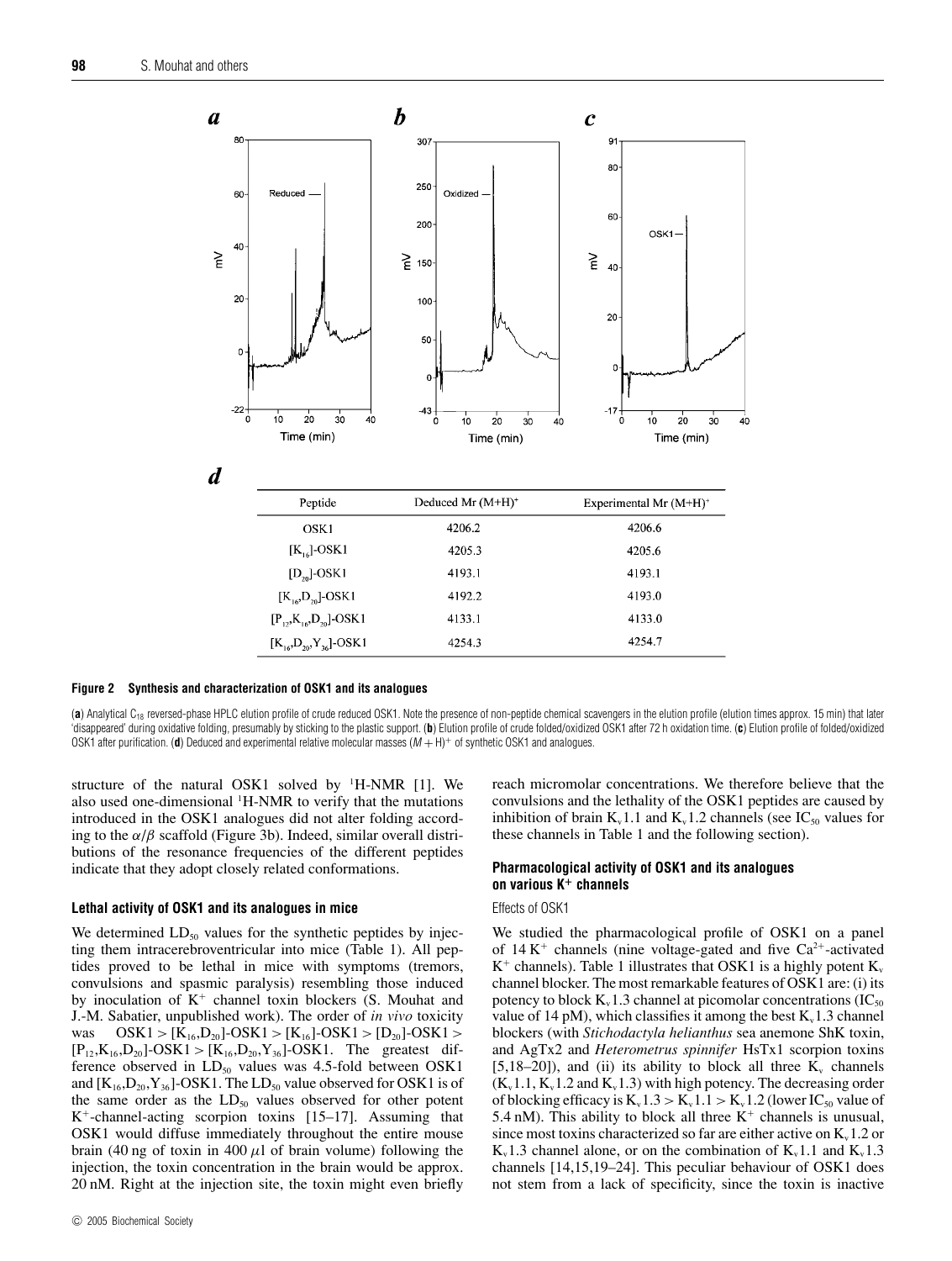

**Figure 3 Structural analysis of OSK1 and its analogues by 1H-NMR**

(**a**) Contour plot of a NOESY spectrum of synthetic OSK1. Fingerprint and amide proton regions are shown on top and bottom, respectively. (**b**) One-dimensional 1H-NMR spectra of OSK1 and its analogues. Only the representative amide proton regions are shown. Note that the overall distribution of resonance frequencies suggests that the 3D structures of all six peptides are similar.

#### **Table 1 Bioactivities of OSK1 and its analogues in vivo in mice and in vitro on 14 different K<sup>+</sup> channel types**

LD<sub>50</sub> values for each toxin are given in parentheses ( $\mu q$ /kg of mice). See the Experimental section for details. No effect (ne) was seen for any of the peptides on K<sub>v</sub>1.4, K<sub>v</sub>1.5, K<sub>v</sub>1.5, K<sub>v</sub>1.6, K<sub>v</sub>3.1, K<sub>v</sub>11.x,  $K_{Ca}^2$ 2.1, K<sub>Ca</sub>2.2, K<sub>Ca</sub>2.3 and K<sub>Ca</sub>1.1 channels, indicating a lack of blocking activity at micromolar peptide concentration.

|             | $IC_{50}$ (nM)  |                    |                        |                                |                                        |                                      |  |  |
|-------------|-----------------|--------------------|------------------------|--------------------------------|----------------------------------------|--------------------------------------|--|--|
| Channel     | OSK1(2)         | $[K_{16}]-OSK1(3)$ | $[D_{20}]$ -OSK1 (4.5) | $[K_{16}, D_{20}]$ -OSK1 (2.5) | $[P_{12}, K_{16}, D_{20}]$ -OSK1 (7.5) | $[K_{16}, D_{20}, Y_{36}]$ -OSK1 (9) |  |  |
| $K_v 1.1$   | $0.60 + 0.04$   | $0.63 + 0.05$      | $2.95 + 0.24$          | $0.40 + 0.01$                  | $3.18 + 0.11$                          | $34.4 + 0.3$                         |  |  |
| $K_v 1.2$   | $5.40 + 1.89$   | $5.23 + 0.22$      | $77.8 + 9.2$           | $2.96 + 0.01$                  | $196 + 9$                              | $232 + 11$                           |  |  |
| $K_v 1.3$   | $0.014 + 0.001$ | $0.067 + 0.006$    | $0.037 + 0.007$        | $0.003 + 0.001$                | $0.059 + 0.003$                        | $0.122 + 0.007$                      |  |  |
| $K_v1.7$    | ne              | ne.                | ne                     | ne                             | ne                                     | $1500 + 500$                         |  |  |
| $K_{Ca}3.1$ | $225 + 10$      | $151 + 21$         | $716 + 10$             | $228 + 92$                     | $2600 + 400$                           | $885 + 18$                           |  |  |

on  $K_v$ 1.4,  $K_v$ 1.5,  $K_v$ 1.6,  $K_v$ 1.7 and  $K_v$ 11.x channels (Table 1). Also, OSK1 has no effect on  $K_{Ca}2.1$ ,  $K_{Ca}2.2$ ,  $K_{Ca}2.3$  and  $K_{Ca}1.1$ channels when in the micromolar concentration range, whereas it shows a moderate activity on  $K_{Ca}$ 3.1 channel (also referred to as IK1 or SK4) with an  $IC_{50}$  value of 225 nM. Figure 4 summarizes the effects of OSK1 on the channels that are sensitive to this toxin. It illustrates that saturating concentrations of OSK1 induce a complete block of the outward  $K^+$  current for each channel type. A comparison of the pharmacological properties of synthetic OSK1 with its natural counterpart was not possible since the latter was not available.

## Effects of OSK1 analogues

We have noticed that OSK1 displays two unusual properties for a member of the  $\alpha$ -KTx3 family: one structural and one functional. First, some charged amino acid residues differ between OSK1 and other  $\alpha$ -KTx3 toxins, such as the acidic Glu<sup>16</sup> and the basic Lys<sup>20</sup>, which are only present in OSK1. At equivalent positions, other toxins have a basic lysine residue and an acidic aspartate residue. One exception to this rule is Bs6 ( $\alpha$ -KTx3.8; Figure 1) that possesses an uncharged glutamine residue at position 16. Overall, this corresponds to an inversion of charged residues within the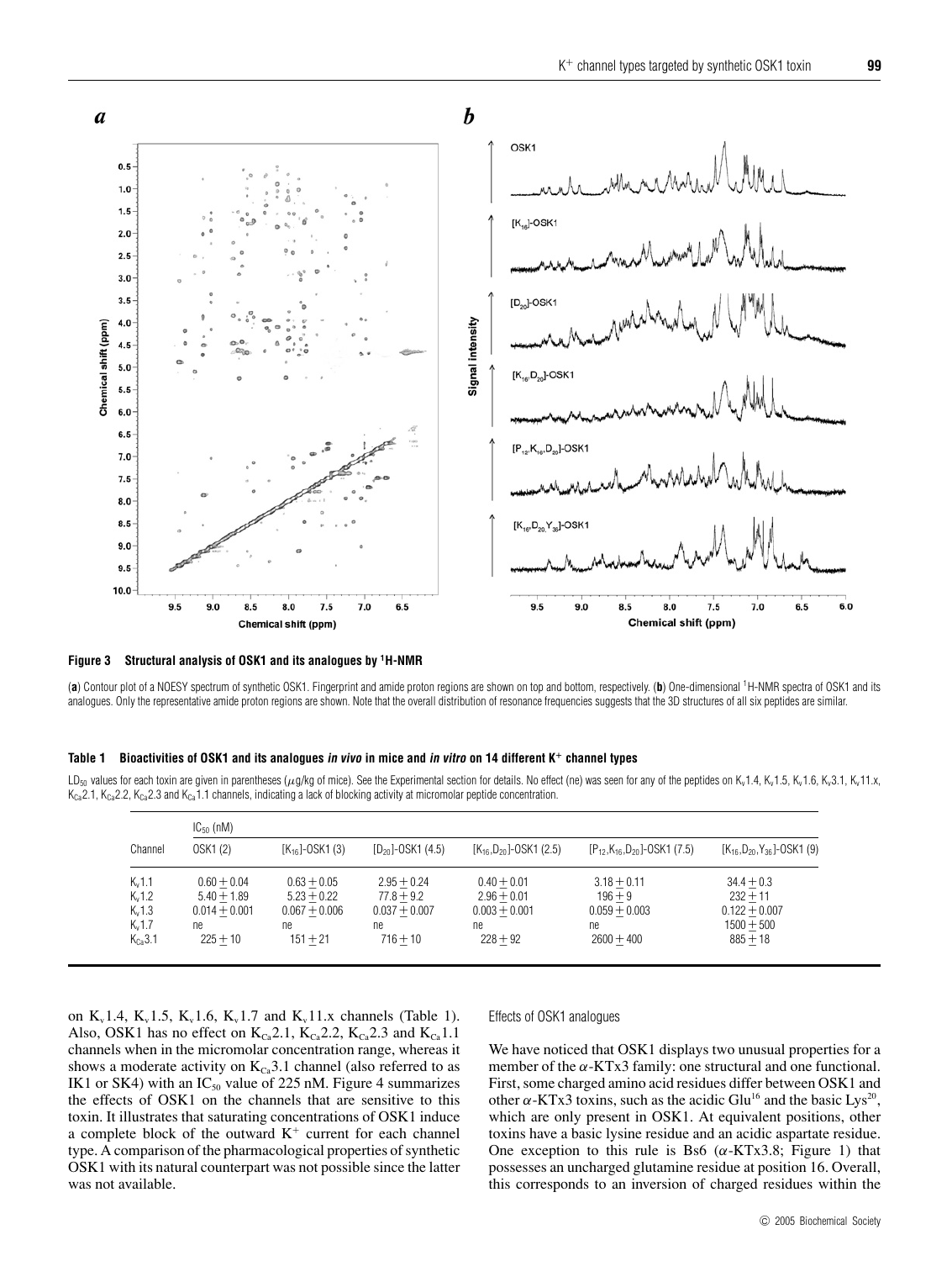

**Figure 4** Block of voltage-gated K<sub>v</sub>1.1, K<sub>v</sub>1.2, K<sub>v</sub>1.3 and Ca<sup>2+</sup>-activated K<sub>Ca</sub>3.1 channels by OSK1

(a) Original current traces in the absence (control) or presence of synthetic OSK1 at various concentrations. Top left, block of K<sub>v</sub>1.1 current by OSK1. Top right, block of K<sub>v</sub>1.2 current. Bottom left, block of K<sub>v</sub>1.3 current. For each K<sub>v</sub>-channel type, currents were elicited by depolarizing voltage steps from the holding potential −80 mV to +40 mV for 200 ms. Bottom right, OSK1-induced block of K<sub>Ca</sub>3.1 current. Currents were elicited by 1  $\mu$ M [Ca<sup>2+</sup>]<sub>i</sub> and voltage ramps from the holding potential  $-$  80 mV to +40 mV for 400 ms. (**b**) Average normalized current inhibition by various concentrations of OSK1 for each channel type. Results are means  $+ S.D.$  ( $n = 4-5$ ).

OSK1 primary structure. Secondly, OSK1 has an unexpected wide range of activity, i.e. on  $K_v1.1$ ,  $K_v1.2$  and  $K_v1.3$  channels, a property usually not shared by other toxins from this structural family. We therefore speculated that these two properties might be connected and decided to evaluate the pharmacological impact of restoring the more conventional amino acid residues at relevant positions within the OSK1 sequence  $(Lys^{16})$  instead of Glu<sup>16</sup>, and Asp<sup>20</sup> instead of Lys<sup>20</sup>). First, we investigated the effects of mono-substitutions:  $[K_{16}]$ -OSK1 and  $[D_{20}]$ -OSK1 (Table 1). For  $[K_{16}]$ -OSK1, only slight differences in the pharmacological profile were observed, except the  $K_v1.3$  channel, for which a 4.8-fold decrease in blocking efficacy was found  $(IC_{50}$  value of 67 pM instead of 14 pM). For  $[D_{20}]$ -OSK1, more pronounced effects were observed, with decreased blocking efficacy ranging from 2.5- to 14-fold depending on the ion channel type under consideration (Table 1). Thus both amino acid residues of OSK1 appear to contribute to differences in toxin selectivity for  $K_v$  channels. In the case of OSK1, there is a 385-fold difference in blocking efficacy between  $K_v 1.2$  and  $K_v 1.3$  channels, which is decreased to 78-fold for  $[K_{16}]$ -OSK1, and increased to 2102-fold for  $[D_{20}]$ -OSK1. The two substitutions therefore generated somehow opposite effects in altering toxin selectivity towards  $K<sub>v</sub>$  channels. We investigated further the potential effects of the double substitution on OSK1 pharmacology. We observed that  $[K_{16},D_{20}]$ -OSK1 annulled both tendencies observed with  $[K_{16}]$ -OSK1 and  $[D_{20}]$ -OSK1, taken individually, such that the pharmacological properties of  $[K_{16}, D_{20}]$ -OSK1 and OSK1 resembled each other quite closely. However, the blocking efficacy of  $[K_{16},D_{20}]$ -OSK1 is increased 1.5-, 1.8- and 4.5-fold on  $K_v$ 1.1,  $K_v$ 1.2 and  $K_v$ 1.3 channels respectively. The difference in blocking efficacy toward  $K_v 1.2$  and  $K_v 1.3$  channels is 962-fold, getting closer to what was observed for OSK1, but underlining the greater impact of Asp<sup>20</sup> substitution. Importantly, this double substitution generated an OSK1 analogue that is extremely potent on  $K_v1.3$  channel, with an  $IC_{50}$  value of 3 pM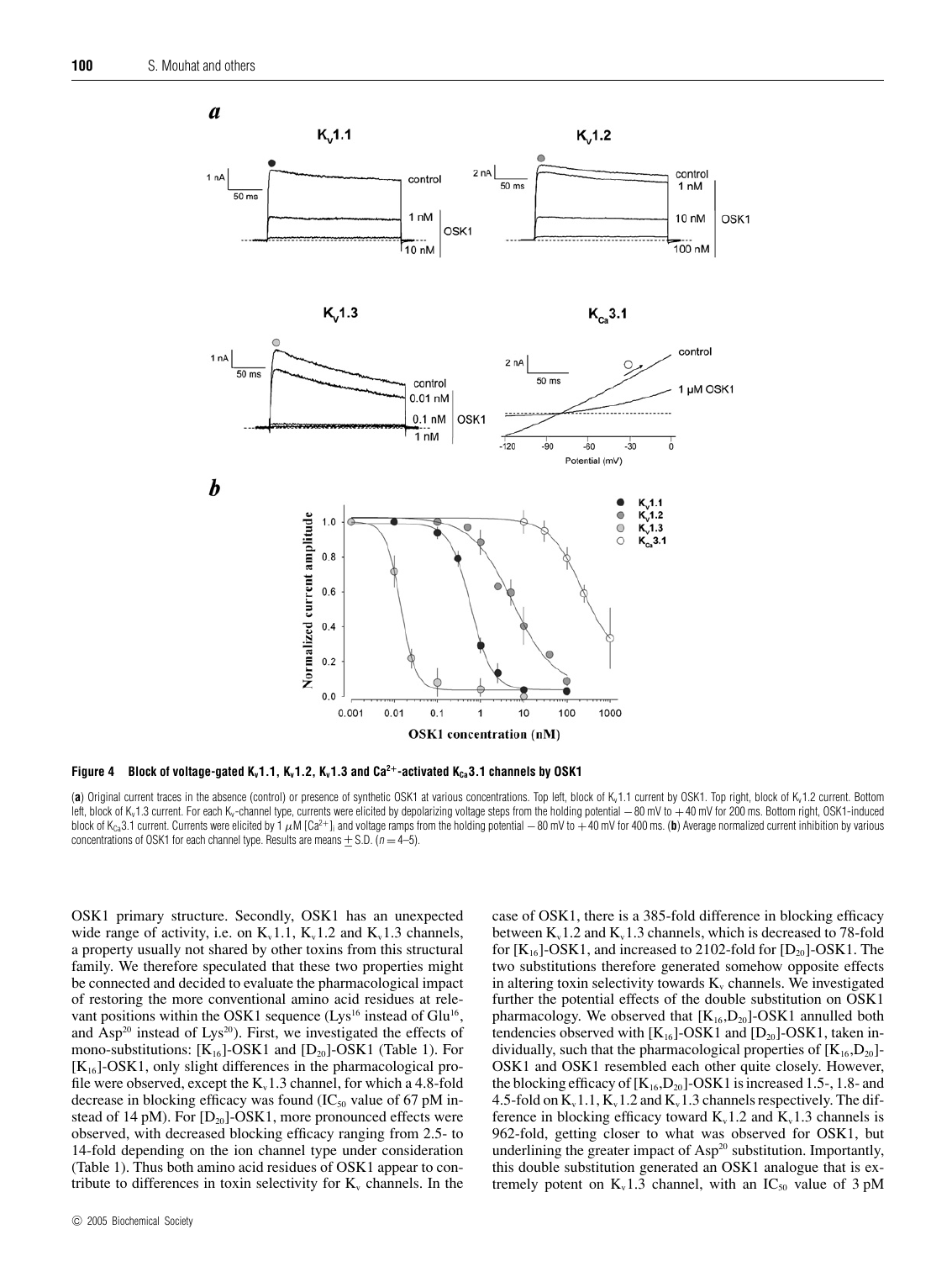

**Figure 5 Activity of OSK1 analogues on K<sub>v</sub> channels** 

(a) Average normalized inhibition of K<sub>v</sub>1.1, K<sub>v</sub>1.2, K<sub>v</sub>1.3 and K<sub>Ca</sub>3.1 currents by various concentrations of [K<sub>16</sub>,D<sub>20</sub>]-OSK1. Each data point corresponds to the mean  $\pm$  S.D. (n = 4–5). (b) Average normalized inhibition of K<sub>v</sub>1.1 currents by various concentrations of [P<sub>12</sub>,K<sub>16</sub>,D<sub>20</sub>]-OSK1 (n = 5) and comparison with OSK1 (n = 5). (c) Average normalized inhibition of K<sub>v</sub>1.2 currents by various concentrations of  $[P_{12}, K_{16}, D_{20}]$ -OSK1 (n = 3). (d) Average normalized inhibition of K<sub>v</sub>1.3 currents by various concentrations of  $[P_{12}, K_{16}, D_{20}]$ -OSK1 (n = 5). (e) Current traces elicited at +40 mV for control condition or after application of 1  $\mu$ M OSK1 ( $n = 4$ ) or 1.5  $\mu$ M [K<sub>16</sub>,D<sub>20</sub>,Y<sub>36</sub>]-OSK1 ( $n = 5$ ).

(Figure 5a). This value is similar [5] or even better [19,20] than those reported for the best  $K_v1.3$  channel blockers described hitherto.

Into this most active analogue, we introduced additional substitutions with the aim of determining their impact on OSK1 pharmacology (Figure 1b). First, we replaced  $Arg<sup>12</sup>$  of  $[K<sub>16</sub>, D<sub>20</sub>]$ -OSK1 by a proline residue. The resulting  $[P_{12},K_{16},D_{20}]$ -OSK1 analogue has decreased activity towards all  $K^+$  channels tested by factors ranging from 8- to 66-fold as compared with  $[K_{16}, D_{20}]$ -OSK1, and from 4- to 36-fold as compared with OSK1 (Figures 5b–5d). Although decreased blocking efficacy is generally not a sought-after property for analogues, it should be noticed that  $[P_{12},K_{16},D_{20}]$ -OSK1's potency towards  $K_v$ 1.3 channel remains high (IC<sub>50</sub> value of 59 pM), and that the difference in blocking efficacy between  $K_v1.2$  and  $K_v1.3$  channels is increased to 3322-fold. Altogether, these results suggest the importance of Arg<sup>12</sup> for OSK1 pharmacology. However, the pharmacological

impact of the substitution may be due to either the lack of  $Arg<sup>12</sup>$ in toxin sequence or a change of peptide conformation induced by Pro<sup>12</sup>. Next, we investigated the effect of replacing  $Thr^{36}$  by a tyrosine residue that is found in a homologous position in a number of K<sub>v</sub>-channel-acting scorpion toxins from other α-KTx families (Figure 1). This supplemental mutation in  $[K_{16}, D_{20}]$ -OSK1 results in a marked decrease of peptide blocking efficacy towards  $K_v$ 1.1,  $K_v$ 1.2 and  $K_v$ 1.3 channels (from 3.9- to 86-fold, and from 8.7- to 57-fold, as compared with OSK1). Interestingly, we found that  $[K_{16},D_{20},Y_{36}]$ -OSK1 is significantly active towards  $K_v1.7$  channel [25] (Figure 5e), albeit with low potency (IC<sub>50</sub>) value of 1.5  $\mu$ M). It is worth noting that none of the other analogues had gained a novel activity so far towards a previously unblocked channel type. Such a channel blockage is of interest, since there is no known inhibitor of this channel type. Future experiments will aim at improving peptide affinity for  $K_v$ 1.7 channel.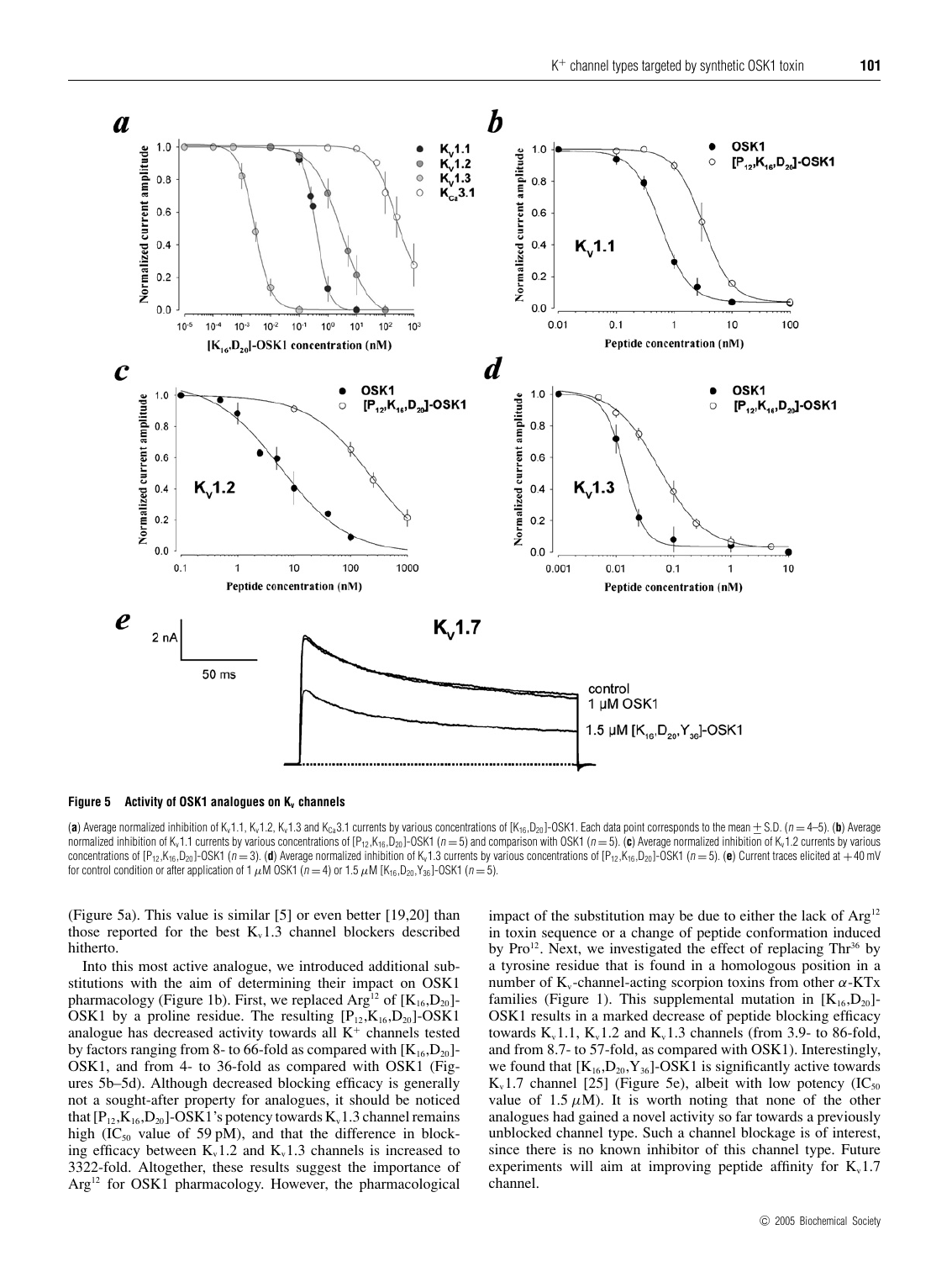|             | S5  |              | <b>Turret region</b>          | Pore helix         |    | <b>Selectivity filter</b> | S6            |               |     |
|-------------|-----|--------------|-------------------------------|--------------------|----|---------------------------|---------------|---------------|-----|
| $K_{Ca}3.1$ | 220 | $-WVLS$      | VAER-OAVNATGH                 | LSDTLWLIPIT        | FL | TIGYGDV                   | VPGTMW        | <b>GKIVCL</b> | 268 |
| $K_v1.3$    | 366 | <b>SSAAY</b> | <b>FAEADDPSSGFNS</b>          | <b>IPDAFWWAVVT</b> | MT | ****<br>TVGYGDM           | <b>HPVTIG</b> | <b>GKIVGS</b> | 415 |
| $K_V1.2$    | 343 | <b>SSAVY</b> | <b>FAEADERESOFPS</b>          | <b>IPDAFWWAVVS</b> | MT | ***<br>TVGYGDM            | VPTTIG        | <b>GKIVGS</b> | 392 |
| $K_V1.1$    | 341 | <b>SSAVY</b> | *** *<br><b>FAEAEEAESHFSS</b> | <b>IPDAFWWAVVS</b> | MT | **<br>TVGYGDM             | YPVTIG        | <b>GKIVGS</b> | 390 |

#### **Figure 6** Comparison of amino acid sequences of pore domains of  $K_v 1.3$  with  $K_v 1.1$ ,  $K_v 1.2$  and  $K_{ca} 3.1$  channels

Each K+ channel amino acid sequence is numbered and subdivided into structural and/or functional regions (transmembrane segments S5 and S6, turret region, pore helix and selectivity filter). Amino acid sequence identity with K<sub>v</sub>1.3 channel is shaded grey. Amino acid residues predicted to interact with OSK1 are denoted by asterisks.

## **DISCUSSION**

Although the 3D structure of OSK1 in solution was solved a few years ago [1], its pharmacological properties remained to be established. In the present study, for the first time, we have produced synthetic OSK1, along with several structural analogues, and have investigated their biological activities extensively on a wide range of potential  $K^+$  channel targets. OSK1 is a potent blocker of three different  $K_v$  channel types  $(K_v 1.1, K_v 1.2$  and  $K_v1.3$ ) and a moderate blocker of Ca<sup>2+</sup>-activated  $K_{Ca}3.1$  channel. Of interest, OSK1 is one of the most powerful  $K_v$ 1.3 channel blockers so far described, making it an interesting lead compound for the development of new drugs for the therapy of autoimmune disorders [18,26–29]. A first step in this direction was taken with the production of  $[P_{12},K_{16},D_{20}]$ -OSK1, which still shows a high affinity, but an improved selectivity for  $K_v 1.3$ channel. Also,  $[K_{16}, D_{20}]$ -OSK1 exhibits an increased activity towards  $K_v 1.3$  channel (IC<sub>50</sub> value of 3 pM with approx. 100% of current block) compared with OSK1, which places it among the most potent  $K_v 1.3$  channel blockers reported so far [18]. Therefore  $[K_{16},D_{20}]$ -OSK1 (or its derivatives) might be of particular value for the management of memory-T-cell-mediated immune responses, such as multiple sclerosis [18,29].

In addition,  $K_v 1.3$  and  $K_{Ca} 3.1$  channels have been shown to critically contribute to lymphocyte activation [18,30]. However, the contribution level of each channel type to lymphocyte  $K^+$ current is different, depending on the type of activated lymphocytes.  $K_v 1.3$  current is predominant in effector memory lymphocytes, whereas  $K_{C_8}$ 3.1 current predominates in central memory lymphocytes. An ideal immunomodulatory compound is expected to possess two main properties. First, it should preferentially block either  $K_v 1.3$  or  $K_{v} 3.1$  channel in order to target one specific subset of T-cells [18]. Secondly, it should be selective for one of these channel types, thus without affecting other  $K_v$ -variants, in order to avoid unwanted secondary effects. OSK1 presents the first desired property, since it targets  $K<sub>v</sub>1.3$  channel with a greater potency than  $K_{Ca}$ 3.1 channel. Also, its lower efficacy on other  $K_v$ -type channels, namely the neuronal variants  $K_v 1.1$  and  $K_v 1.2$ channels, is a first asset towards the design of an adequate immunosuppressive drug. Designing of improved compounds is possible since several OSK1 analogues already display increased selectivity for  $K_v1.3$  channel. It is worth mentioning that OSK1 thus now belongs to an enlarged family of potent  $K_v 1.3$  ( $\alpha$ -KTx 1.1, 2.2, 3.2 and 7.1) and/or  $K_{Ca}$ 3.1 ( $\alpha$ -KTx 1.1 and 6.2) channel immunosuppressive drugs [31,32]. Forthcoming OSK1-derived analogues will be designed to maintain a high potency on  $K_v 1.3$  channel and a diminished activity towards other  $K_v$ -channels.

c 2005 Biochemical Society

To gain insight in the differences of OSK1 affinity for the various  $K^+$  channels on which this toxin is active, we first compared the amino acid sequences of the pore regions of  $K_{Ca}3.1$ ,  $K_v1.1$ ,  $K_v1.2$  and  $K_v1.3$  channels with a particular emphasis on the last channel type (Figure 6). Noteworthily,  $K_v$ -type channels mainly differ in the turret region, whereas amino acid sequence differences with  $K_{Ca}3.1$  channel relies further on the pore helix region. Therefore differences in selectivity may preferentially be attributed to specific interactions of toxin residues with these two regions. In particular, a cluster of acidic residues can be observed in the turret region of  $K_v$ -type channels, which is not the case in  $K_{Ca}$ 3.1 channel. We set out to determine the functional maps of OSK1 on  $K_v 1.1$ ,  $K_v 1.2$  and  $K_v 1.3$  channels using docking simulations (Figure 7). Of note, the functional map of OSK1 for  $K_{Ca}$ 3.1 channel could not be formally determined owing to its weak docking energy. According to these functional maps, the channel residues involved in an interaction with OSK1 are highlighted by asterisks (Figure 6). Amino acid residues of the various  $K<sub>v</sub>$  channels that interact with OSK1 appear to be mainly located in the turret region and in or nearby the selectivity filter. A particular focus on  $K<sub>v</sub>1.3$  channel, which is the channel most sensitive to OSK1, reveals the implication of Asp<sup>376</sup>, Ser<sup>378</sup>, Asn<sup>382</sup>, Tyr<sup>400</sup>,  $Gly<sup>401</sup>$ , Asp<sup>402</sup>, Met<sup>403</sup> and His<sup>404</sup> residues. Of note, His<sup>404</sup> behaves as a pivotal residue, since it inhibits the effect of  $\alpha$ -KTx6.2 (maurotoxin) on  $K_v 1.3$  channel [33].

Computational simulations (based on Brownian dynamics) with six other toxins, also highly potent on  $K_v1.3$  channel, reveal a slightly distinct pattern of molecular interactions [34]. In particular, two channel residues (Gly $^{380}$  and Asp<sup>386</sup>) were predicted to participate in the interaction with these toxins unlike with OSK1. This suggests that OSK1 has a different docking position over  $K_v 1.3$  channel from those of other  $K_v 1.3$ -channel-acting toxins. Importantly, none of the amino acid residues  $(Arg^{12}, Glu^{16}, Lys^{20})$ and Thr<sup>36</sup>) that were mutated to produce the OSK1 analogues are directly implicated in binding to  $K_v$ -type channels. For most of these residues ( $Arg<sup>12</sup>$ , Glu<sup>16</sup> and Lys<sup>20</sup>), this was expected, since they belong to the toxin helical structure. Nevertheless, mutating these amino acid residues presumably alters the structure of OSK1, since the docking of  $[K_{16}, D_{20}]$ -OSK1 presents a slightly different pattern of molecular contacts, although the same toxin residues are concerned. In particular,  $[K_{16}, D_{20}]$ -OSK1 now also interacts with Gly<sup>380</sup>, similar to other  $K_v1.3$ -channel-blocking toxins, but different from OSK1 [34]. Globally, these changes in receptor–ligand contacts may be responsible for the increased affinity of  $[K_{16}, D_{20}]$ -OSK1 for K<sub>v</sub>-type channels (especially  $K_v1.3$ ) over OSK1. In that respect, Gly<sup>380</sup> may be one of the contributors of this increased affinity, since it is present in  $K_v 1.3$ , but not in  $K_v 1.1$  or  $K_v 1.2$ , channel.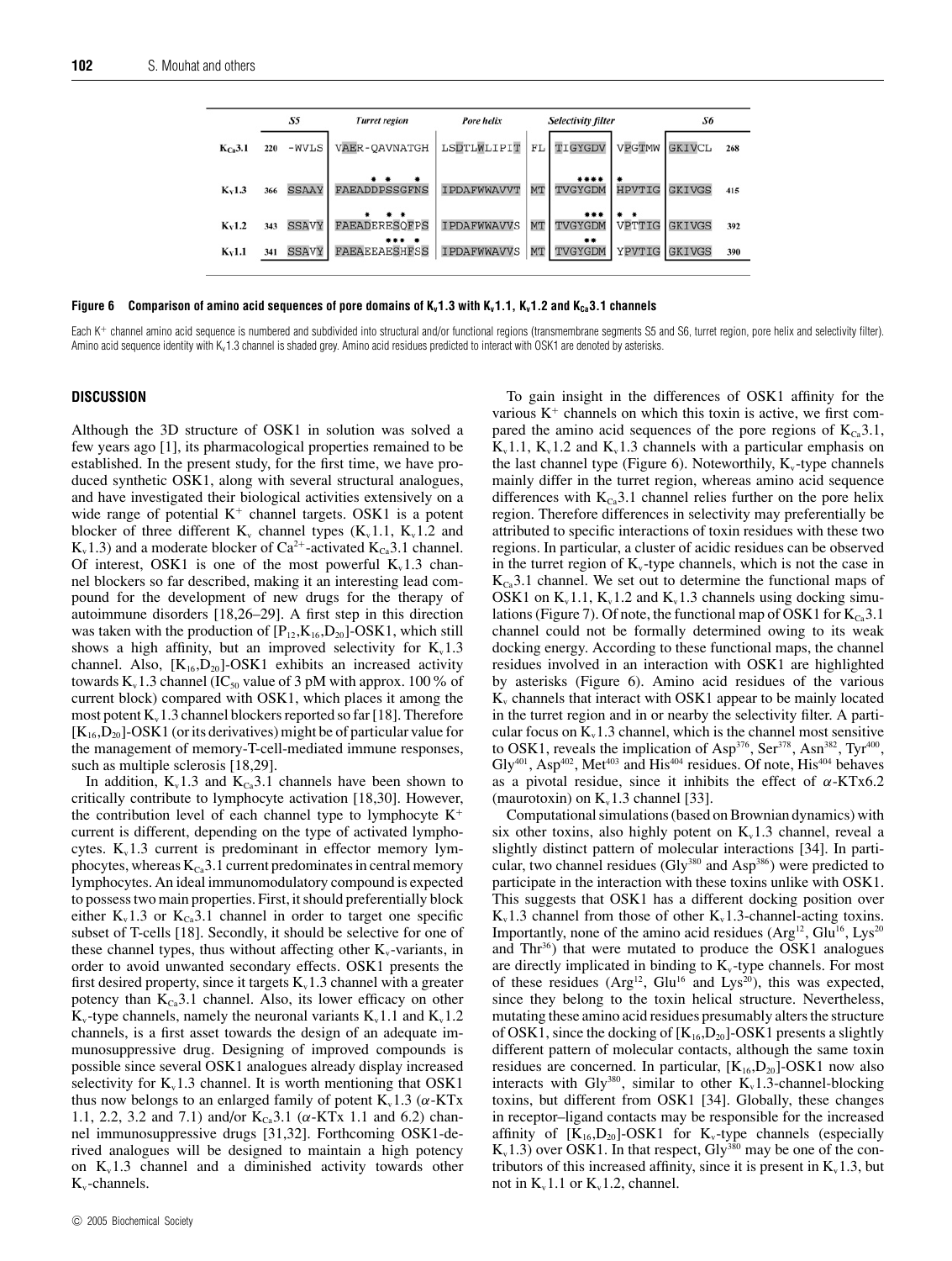

Figure 7 Functional maps of OSK1 on to K<sub>v</sub>1.1, K<sub>v</sub>1.2 and K<sub>v</sub>1.3, and of  $[K_{16},D_{20}]$ -OSK1 on to K<sub>v</sub>1.3 channels

Theoretical functional maps of OSK1 and  $[K_{16},D_{20}]$ -OSK1 depicting amino acid residues that are key for peptide interaction with Kv1.1, Kv1.2 or Kv1.3 channels. Interacting residues from the Kv channel are highlighted in red. I to IV before channel residue numbering specifies one of the four  $\alpha$ -subunits forming a functional K<sub>v</sub> channel. Colour codes: yellow (hydrophobic residues), light green (polar residues) and blue (basic residues). These maps were generated by docking simulations [37]. Swiss-Prot accession codes used are P16388 (mouse Kv1.1 channel), P16389 (human  $K_v$ 1.2 channel) and P16390 (mouse  $K_v$ 1.3 channel).

Although the docking simulation of OSK1 on the  $K_{C_3}$ 3.1 channel was not reliable, there are interesting parallels to draw from the comparative effects of other toxins on both  $K_v 1.3$  and  $K_{Ca}$ 3.1 channel. Maurotoxin is highly active on  $K_{Ca}$ 3.1 channel, but is weakly active on  $K_v1.3$  channel [35]. Conversely, OSK1 is weakly active on  $K_{Ca}3.1$  channel, but is highly potent on  $K_v1.3$  channel. Thus a comparison of the functional maps of both toxins should provide some insights into the key molecular determinants that drive these differences in channel selectivity. All functional maps are not available, but a few elements help to identify these molecular determinants. We have noticed that Kv1.3 and  $K_{Ca}$ 3.1 channels differ mainly in the turret and pore helix regions. However, since docking simulation of OSK1 on to  $K_v1.3$  channel highlights a number of close contacts only in the turret region, this suggests that the latter region may underlie the difference in OSK1 affinity for  $K_v 1.3$  and  $K_{Ca} 3.1$ channels. In agreement with this hypothesis was the finding that mutating Lys<sup>32</sup> of  $\alpha$ -KTx1.1 (charybdotoxin), a residue which interacts with Asp<sup>376</sup> of the  $K_v1.3$  channel turret region, strongly decreased toxin affinity for  $K_v 1.3$  channel without altering affinity for  $K<sub>c</sub>3.1$  channel [36]. An equivalent lysine residue is present in OSK1 (Lys<sup>32</sup>), which interacts with Asp<sup>376</sup> from  $K_v 1.3$  channel. We thus expect that the higher affinity of OSK1 for  $K_v1.3$  over  $K_{\text{Ca}}$ 3.1 channel is also partly due to this interaction in the turret region. Although helpful, structural considerations from docking simulations are theoretical, and further experimental validation through targeted point mutations will be needed to confirm the functional importance of the turret region in underlying differences in toxin selectivity.

We thank Dr P. Mansuelle for Edman sequencing and amino acid analysis of OSK1 peptides, and Mr D. Homerick for excellent technical assistance. Dr B. De Rouge and ´ Dr E. Béraud are acknowledged for helpful discussions. This work was supported by funds from Cellpep S. A. (Paris, France).